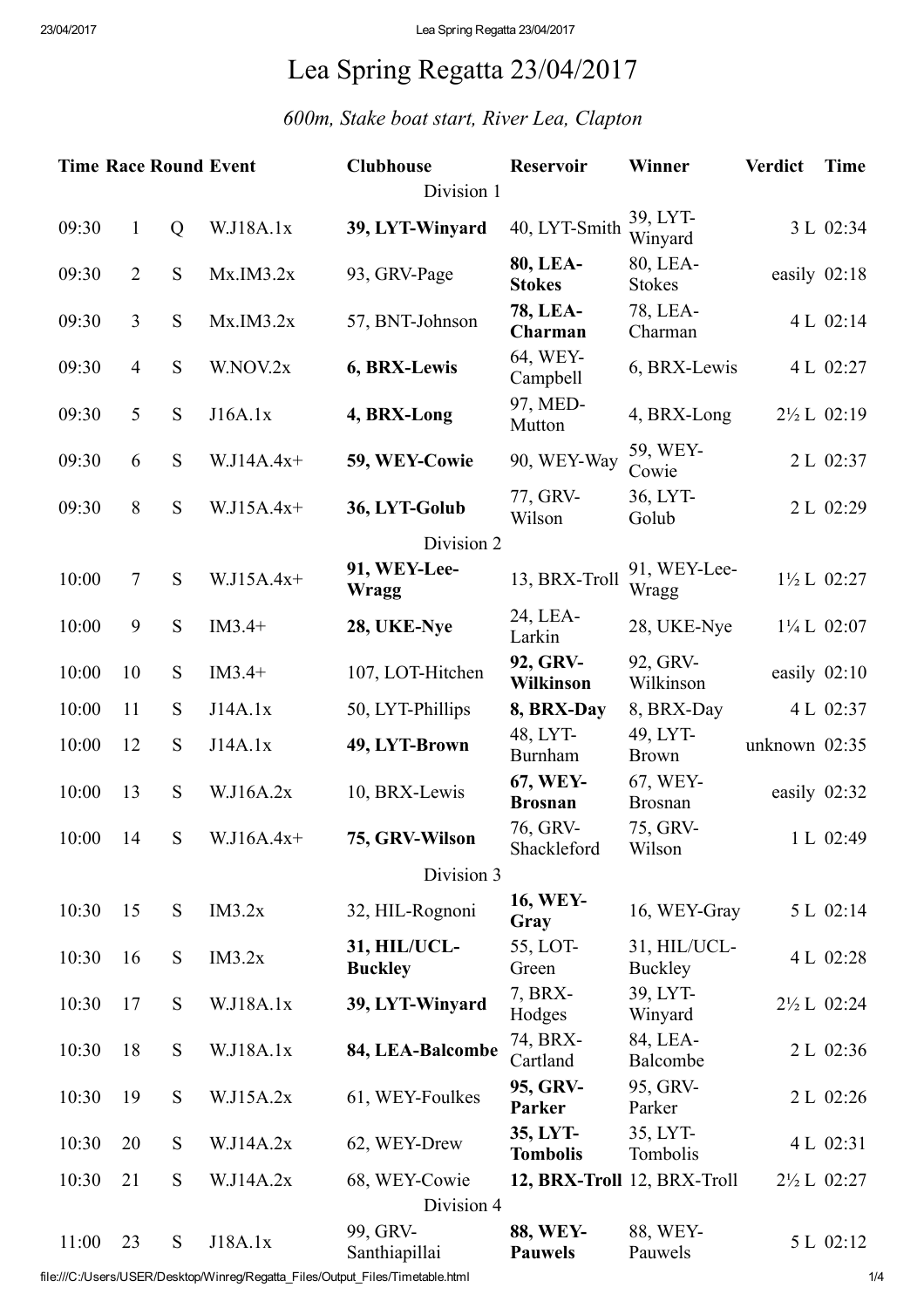23/04/2017 Lea Spring Regatta 23/04/2017

| 11:00      | 24 | S                         | J18A.1x                     | 54, GRV-Page                | 22, LEA-<br><b>Aitken</b>   | 22, LEA-<br>Aitken         | $2\frac{1}{2}$ L 02:11 |
|------------|----|---------------------------|-----------------------------|-----------------------------|-----------------------------|----------------------------|------------------------|
| 11:00      | 25 | S                         | J14A.2x                     | 43, LYT-Marshall            | 42, LYT-<br><b>Phillips</b> | 42, LYT-<br>Phillips       | 4 L 02:23              |
| 11:00      | 26 | S                         | J14A.2x                     | 63, WEY-McNulty             | <b>5, BRX-</b><br>Whitman   | 5, BRX-<br>Whitman         | $1\frac{1}{2}$ L 02:22 |
| 11:00      | 27 | S                         | $W.J14A.4x+$                | 65, WEY-Tracy               | 41, LYT-<br>Tombolis        | 65, WEY-<br>Tracy          | 1 L 02:34              |
|            |    |                           |                             | Division 5                  |                             |                            |                        |
|            |    |                           |                             | 106, LOT-                   | 30, HIL-                    | 106, LOT-                  |                        |
| 11:30      | 22 | S                         | $NOV.4+$                    | Gallagher                   | Rognoni                     | Gallagher                  | easily $02:14$         |
| 11:30      | 28 | S                         | W.NOV.2-                    | 37, LYT-Golub               | 101, WEY-<br><b>Bailey</b>  | 101, WEY-<br>Bailey        | 2 L 02:29              |
| 11:30      | 29 | S                         | MasA/B.1x                   | 23, LEA-Marokity<br>(B)     | 102, GLB-<br>Noriel (B)     | 23, LEA-<br>Marokity (B)   | 4 L 02:17              |
| 11:30      | 30 | S                         | MasA/B.1x                   | 98, GRV-Johnson<br>(A)      | 29, HIL-<br>Burton $(A)$    | 98, GRV-<br>Johnson (A)    | $1\frac{1}{2}L$ 02:19  |
| 11:30      | 31 | ${\bf S}$                 | W.J14A.1x                   | 51, LYT-Hammond             | 79, LEA-<br>Marran          | 51, LYT-<br>Hammond        | 2½ L 02:43             |
| 11:30      | 32 | $\boldsymbol{\mathrm{F}}$ | Mx.NOV.2x                   | 21, LEA-Perrett             | 87, WEY-<br><b>Pauwels</b>  | 87, WEY-<br>Pauwels        | 2 L 02:24              |
| 11:30      |    | ${\bf F}$                 | W Mas Inv. 1x               | 114, LEA-Finlay             | 115, LEA-<br>Hare           | 115, LEA-<br>Hare          | canvas 03:00           |
|            |    |                           |                             | Division 6                  |                             |                            |                        |
|            |    |                           |                             |                             | <b>78, LEA-</b>             | 78, LEA-                   |                        |
| 12:00      | 34 | $\mathbf F$               | Mx.IM3.2x                   | 80, LEA-Stokes              | Charman                     | Charman                    | $1\frac{1}{2}$ L 02:05 |
| 12:00      | 35 | ${\bf F}$                 | W.NOV.2x                    | 6, BRX-Lewis                | 46, LYT-<br>Young           | 6, BRX-Lewis               | 3 L 02:16              |
| 12:00      | 36 | $\boldsymbol{F}$          | W.MasA.NOV.2x 69, WEY-Doyle |                             | 82, LEA-<br>Barneby         | 69, WEY-<br>Doyle          | easily 02:28           |
| 12:00      | 37 | $\boldsymbol{F}$          | J16A.1x                     | 4, BRX-Long                 | 44, LYT-<br>Esayas          | 4, BRX-Long                | 3 L 02:14              |
| 12:00      | 38 | $\boldsymbol{\mathrm{F}}$ | J14A.1x                     | 8, BRX-Day                  | 49, LYT-<br><b>Brown</b>    | 8, BRX-Day                 | 1 L 02:21              |
| 12:00      | 39 | $\boldsymbol{\mathrm{F}}$ | $W.J14A.4x+$                | 59, WEY-Cowie               | 65, WEY-<br>Tracy           | 59, WEY-<br>Cowie          | 1½ L 02:29             |
|            |    |                           |                             | Division 7                  |                             |                            |                        |
| 14:00      | 41 | S                         | NOV.1x                      | 19, LEA-Baines              | 47, LYT-<br><b>Esayas</b>   | 47, LYT-<br>Esayas         | 2 L 02:14              |
| 14:00      | 42 | $\boldsymbol{F}$          | IM3.2x                      | 16, WEY-Gray                | 31, HIL/UCL-<br>Buckley     | 16, WEY-Gray               | 4 L 02:04              |
| 14:00      | 43 | $\mathbf F$               | $IM3.4+$                    | 28, UKE-Nye                 | 92, GRV-<br>Wilkinson       | 28, UKE-Nye                | 3ft 01:58              |
| 14:00      | 44 | $\boldsymbol{F}$          | W.J18A.1x                   | 39, LYT-Winyard             | 84, LEA-<br>Balcombe        | 39, LYT-<br>Winyard        | 4 L 02:22              |
| 14:00      | 45 | $\boldsymbol{F}$          | W.J16A.1x                   | 96, MED-<br><b>Thompson</b> | 73, GRV-<br>Bilkiewicz      | 96, MED-<br>Thompson       | 2 L 02:33              |
| 14:00      | 47 | $\boldsymbol{F}$          | $Mx.J16A.4x+$               | 14, BRX-Blake               | 17, WEY-<br><b>Brosnan</b>  | 17, WEY-<br><b>Brosnan</b> | easily 02:13           |
| Division 8 |    |                           |                             |                             |                             |                            |                        |
| 14:30      | 48 | ${\bf S}$                 | IM2.1x                      | 20, LEA-<br>Futoryanova     | 72, GRV-                    | 72, GRV-                   | nro                    |

file:///C:/Users/USER/Desktop/Winreg/Regatta\_Files/Output\_Files/Timetable.html 2/4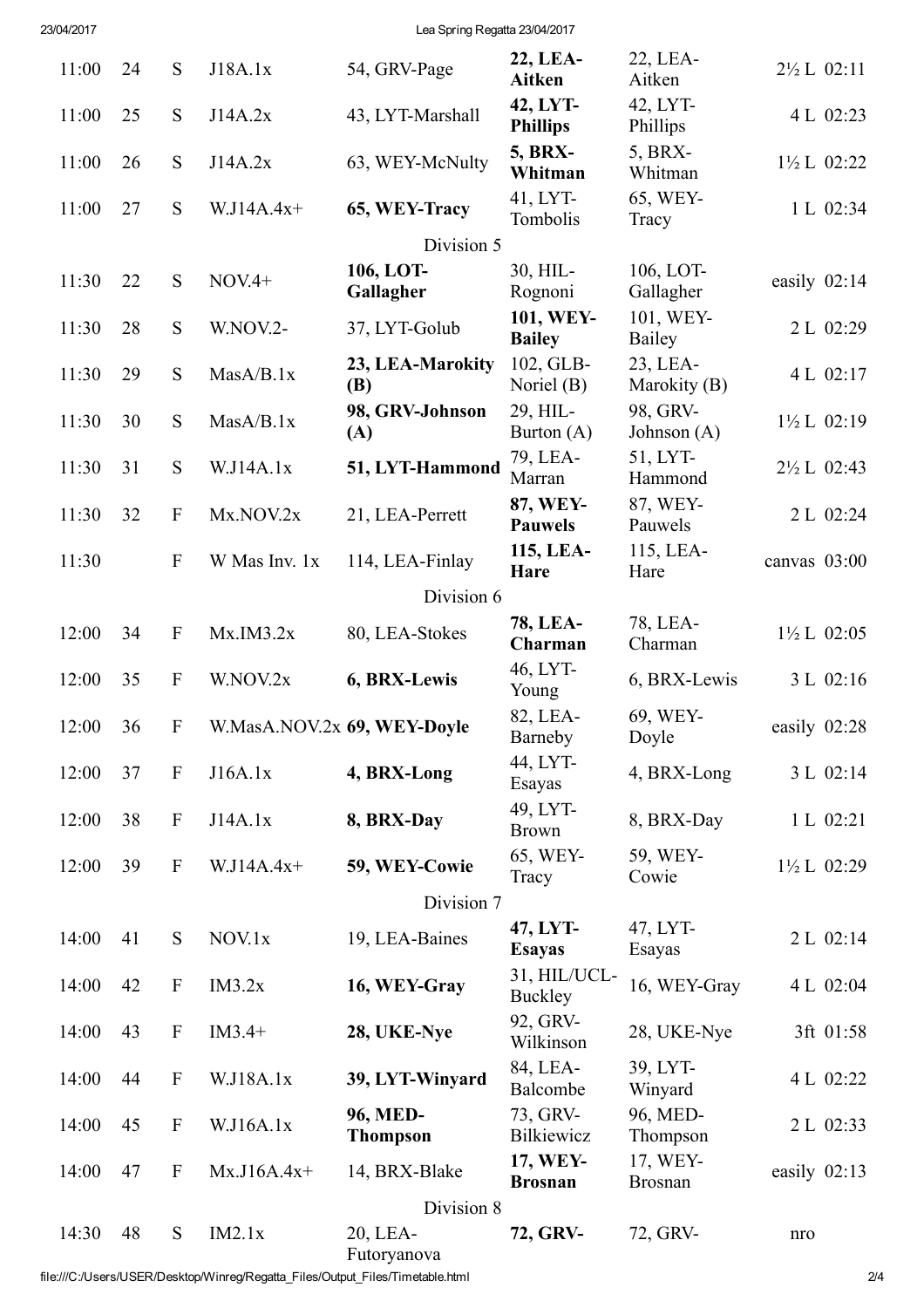23/04/2017 Lea Spring Regatta 23/04/2017

|             |    |                           |              | [scratched]                    | <b>Wilkinson</b>             | Wilkinson                   |                        |  |
|-------------|----|---------------------------|--------------|--------------------------------|------------------------------|-----------------------------|------------------------|--|
| 14:30       | 49 | S                         | W.PRI.4+     | 81, LEA-Mauger                 | 26, LEA-<br><b>Moffett</b>   | 26, LEA-<br>Moffett         | 1 L 02:41              |  |
| 14:30       | 50 | $\boldsymbol{\mathrm{F}}$ | $NOV.4+$     | 106, LOT-<br>Gallagher         | 104, LOT-<br>Himpe           | 106, LOT-<br>Gallagher      | easily $02:17$         |  |
| 14:30       | 52 | ${\bf F}$                 | W.J15A.2x    | 95, GRV-Parker                 |                              | 11, BRX-Nash 11, BRX-Nash   | 1 L 02:28              |  |
| 14:30       | 53 | $\mathbf{F}$              | W.J14A.2x    | 35, LYT-Tombolis               |                              | 12, BRX-Troll 12, BRX-Troll | 2 L 02:25              |  |
| 14:30       | 54 | $\mathbf F$               | $J15A.4x+$   | 66, WEY-McManus                | $1, BRX-$<br>Whitman         | 66, WEY-<br>McManus         | 5 L 02:06              |  |
| Division 9  |    |                           |              |                                |                              |                             |                        |  |
| 15:00       | 55 | $\mathbf F$               | W.IM3.2x     | 94, GRV-Skinner                | 33, LYT-<br><b>Smith</b>     | 33, LYT-Smith               | 5 L 02:24              |  |
| 15:00       | 56 | $\boldsymbol{\mathrm{F}}$ | W.NOV.2-     | 101, WEY-Bailey                | 38, LYT-<br><b>Halsey</b>    | 38, LYT-<br>Halsey          | 4 L 02:38              |  |
| 15:00       | 57 | $\mathbf{F}$              | MasA/B.1x    | 23, LEA-Marokity<br><b>(B)</b> | 98, GRV-<br>Johnson $(A)$    | 23, LEA-<br>Marokity (B)    | 3 L 02:12              |  |
| 15:00       | 58 | $\boldsymbol{\mathrm{F}}$ | J18A.1x      | 88, WEY-Pauwels                | 22, LEA-<br><b>Aitken</b>    | 22, LEA-<br>Aitken          | $1\frac{1}{2} L$ 02:07 |  |
| 15:00       | 59 | $\mathbf F$               | J14A.2x      | 42, LYT-Phillips               | <b>5, BRX-</b><br>Whitman    | 5, BRX-<br>Whitman          | 1 L 02:14              |  |
| 15:00       | 60 | ${\bf F}$                 | W.J16A.2x    | 67, WEY-Brosnan                | 89, MED-<br>Coull            | 67, WEY-<br><b>Brosnan</b>  | 3 L 02:22              |  |
| 15:00       | 61 | ${\bf F}$                 | $W.PRI.4+$   | 26, LEA-Moffett                | 25, LEA-<br>Chan             | 25, LEA-Chan                | $2\frac{1}{2}$ L 02:32 |  |
|             |    |                           |              | Division 10                    |                              |                             |                        |  |
| 15:30       | 40 | ${\bf F}$                 | $W.J15A.4x+$ | 91, WEY-Lee-<br>Wragg          | 36, LYT-Golub                | 91, WEY-Lee-<br>Wragg       | 1 L 02:18              |  |
| 15:30       | 62 | ${\bf F}$                 | NOV.1x       | 47, LYT-Esayas                 | 83, LEA-<br>Aitken           | 83, LEA-<br>Aitken          | 3 L 02:08              |  |
| 15:30       | 63 | $\boldsymbol{F}$          | J17A.2x      | 53, GRV-Williams               | 3, BRX-Long                  | 3, BRX-Long                 | easily 02:06           |  |
| 15:30       | 64 | ${\bf F}$                 | W.PRI4+      | 110, LEA-Chan                  | 111, LEA-<br>Crew            | 110, LEA-<br>Chan           | 2 L 02:37              |  |
| 15:30       | 65 | $\mathbf F$               | $J14A.4x+$   | 2, BRX-Whitman                 | 45, LYT-<br>Marshall         | 2, BRX-<br>Whitman          | $1\frac{3}{4}$ L 02:16 |  |
|             |    |                           |              | Division 11                    |                              |                             |                        |  |
| 16:00       | 67 | $\mathbf F$               | IM2.1x       | 72, GRV-Wilkinson              | 103, GLB-<br>Noriel          | 72, GRV-<br>Wilkinson       | 4 L 02:12              |  |
| 16:00       | 68 | $\mathbf{F}$              | $IM3.4x-$    | 105, LOT-Dubois                | 108, LOT-<br>Askew           | 105, LOT-<br>Dubois         | easily 02:18           |  |
| 16:00       | 69 | $\mathbf F$               | MasE.1x      | 15, STN-Tollett (F)            | 56, BNT-<br><b>Bates</b> (E) | 56, BNT-Bates<br>(E)        | 2 L 02:23              |  |
| 16:00       | 70 | ${\bf F}$                 | W.J18A.2x    | 34, LYT-Smith                  | 9, BRX-<br><b>Hodges</b>     | 9, BRX-<br>Hodges           | canvas $02:13$         |  |
| 16:00       | 71 | $\boldsymbol{F}$          | W.MasF.2x    | 109, LEA-Hare                  | 70, WEY-<br><b>Sarsby</b>    | 70, WEY-<br>Sarsby          | 2½ L 02:27             |  |
| 16:00       | 72 | $\mathbf F$               | $J16A.4x+$   | 27, GRV-Rickard                | 86, MED-<br><b>Mutton</b>    | 86, MED-<br>Mutton          | 4 L 02:06              |  |
| Division 12 |    |                           |              |                                |                              |                             |                        |  |
| 16:30       | 51 | $\boldsymbol{F}$          | W.J14A.1x    | 51, LYT-Hammond                | 100, GRV-<br><b>MILES</b>    | 51, LYT-<br>Hammond         | 5 L 02:41              |  |
| 16:30       | 73 | $\mathbf F$               | $W.J16A.4x+$ | 75, GRV-Wilson                 | 85, MED-                     | 75, GRV-                    | $2\frac{1}{2}$ L 02:25 |  |

file:///C:/Users/USER/Desktop/Winreg/Regatta\_Files/Output\_Files/Timetable.html 3/4